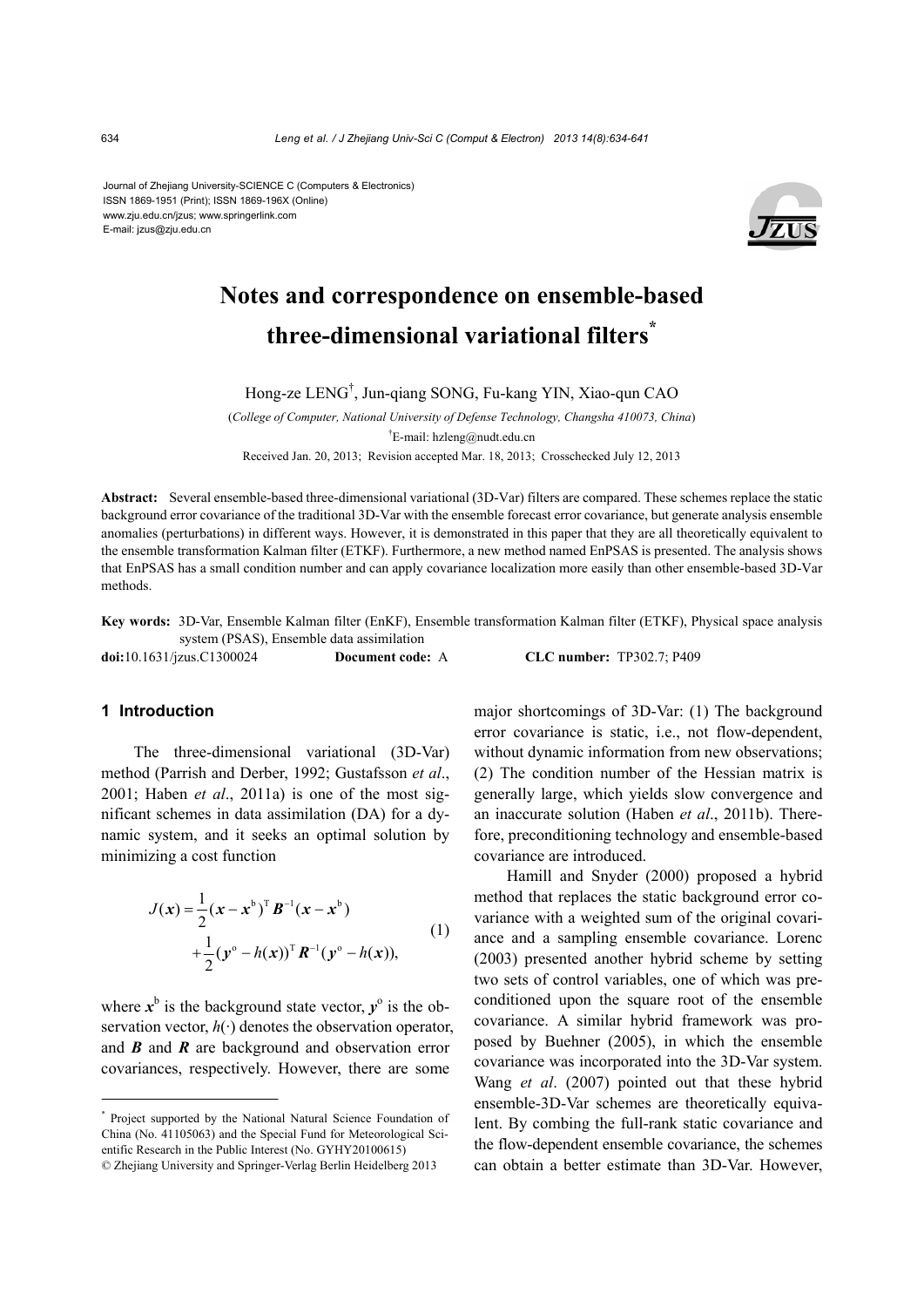these systems employ two separate DA algorithms, variational and ensemble, which will introduce large computation.

There are also some other methods (Zupanski, 2005; Liu *et al*., 2008; Tian *et al*., 2011; Pan *et al*., 2012), which replace static background error covariance only with ensemble forecast covariance, rather than the combination of static covariance and ensemble one, and we call them ensemble-based 3D-Var. It is easy to execute these methods in DA systems, and the optimal solution can be obtained in the ensemble perturbation space or the observation space, rather than the state space. Therefore, the computational cost of minimization can be significantly reduced.

It is known that state- and observation-based variational methods are similar to Kalman filters without ensemble approximations (Jazwinski, 1970; van Leeuwen and Evensen, 1996). We here want to prove that after introducing ensemble approximation, several presented ensemble-based 3D-Var methods are also equivalent to the ensemble transformation Kalman filter (ETKF). Another interesting issue with the ensemble-based methods is that nonlinear observations can be taken into account, either in an ad-hoc manner or more natural. In this paper, first, we compare three ensemble-based 3D-Var methods and show their theoretical equivalence to ETKF upon ensemble mean analysis and updated ensemble anomalies (perturbations), in a linear framework; second, a new method called the ensemble PSAS method (EnPSAS) is proposed, which has some notable advantages; third, we present a discussion on what the nonlinear observation operator does in the different methods.

#### **2 Proof of equivalence**

#### **2.1 ETKF**

ETKF, presented by Bishop *et al*. (2001), was often used as a basic and significant ensemble-based deterministic approach (Hunt *et al*., 2007; Wang *et al*., 2008; Yang *et al*., 2009; Janjić *et al*., 2011). There are two main steps in ETKF:

Step 1: Update the state vector

$$
x^{a} = x^{b} + PH^{T}(R + HPH^{T})^{-1}(y^{o} - h(x^{b})), (2)
$$

where  $x^a$  and  $x^b$  denote the analysis state and the background state (the ensemble mean of forecasts here), respectively,  $H$  is the tangent linear approximation of operator  $h(\cdot)$ , and **P** indicates the ensemblebased forecast error covariance.

Step 2: Update the ensemble anomalies (perturbations)

$$
(\boldsymbol{P}^{\mathrm{a}})^{1/2} = \boldsymbol{P}^{1/2} (\boldsymbol{I} + \boldsymbol{C})^{-T/2}, \tag{3}
$$

where  $P^a$  is the analysis error covariance matrix,  $(\cdot)^{1/2}$ indicates a square root matrix, *I* denotes the identity matrix, and *C* equals  $(HP^{1/2})^T R^{-1} H P^{1/2}$ .

In the following, we want to prove that ensemble-based 3D-Var (En3DVAR), maximum likelihood ensemble filter (MLEF), and ensemblebased 3D-Var processing in the observation space (En3DPOS) are all theoretically equivalent to ETKF, under the linearity assumption.

# **2.2 En3DVAR**

Generally speaking, in the traditional 3D-Var, the condition number of the Hessian matrix is large, which results in slow convergence. To solve this problem, Lorenc (1997) presented a method named the preconditioning control variable method. Since *B* is a symmetric positive definite matrix, it can be decomposed as  $\mathbf{B} = \mathbf{B}^{1/2} (\mathbf{B}^{1/2})^T$ . A new control variable  $\zeta$ is then introduced:

$$
\delta x = x - x^b = B^{1/2} \zeta. \tag{4}
$$

Substituting Eq. (4) into Eq. (1), one can obtain a new cost function

$$
J(\zeta) = \frac{1}{2}\zeta^{\mathrm{T}}\zeta + \frac{1}{2}[y^{\circ} - h(x^{\mathrm{b}} + B^{1/2}\zeta)]^{\mathrm{T}} \qquad (5)
$$

$$
\cdot \mathbf{R}^{-1}[y^{\circ} - h(x^{\mathrm{b}} + B^{1/2}\zeta)].
$$

The Hessian matrix of the function is *I*+  $(\mathbf{B}^{1/2})^{\mathrm{T}} \mathbf{H}^{\mathrm{T}} \mathbf{R}^{-1} \mathbf{H} \mathbf{B}^{1/2}$ , which has a relatively small condition number (Haben *et al*., 2011b). For the definition of the condition number, refer to Appendix A.

However, there is still a shortcoming of not using a flow-dependent background error covariance as in 3D-Var. Liu *et al*. (2008) extended Lorenc's method and replaced the background error covariance *B* with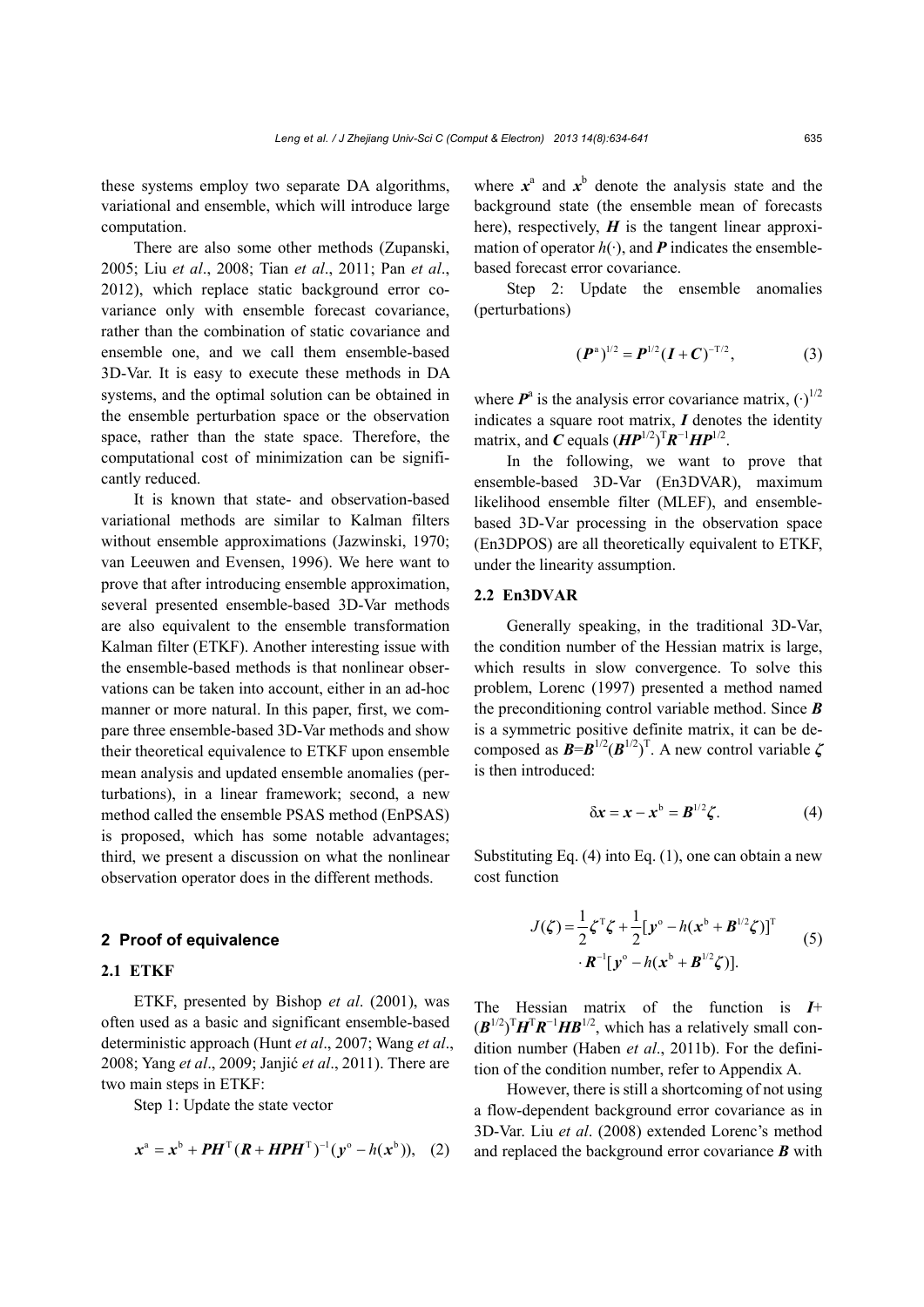an ensemble-based covariance *P* in the so-called En4DVAR. The analysis solution is calculated in the ensemble perturbation space, rather than the state space, which greatly reduces the computation cost. En3DVAR is a reduced version from the original En4DVAR. We now give proof of theoretical equivalence between En3DVAR and ETKF.

In En3DVAR, the forecast error covariance *P* is defined as

$$
P = P^{1/2} (P^{1/2})^T, \tag{6}
$$

where

$$
\boldsymbol{P}^{1/2} = \frac{1}{\sqrt{I-1}} (\boldsymbol{x}_1 - \boldsymbol{x}^{\mathrm{b}}, \boldsymbol{x}_2 - \boldsymbol{x}^{\mathrm{b}}, \cdots, \boldsymbol{x}_I - \boldsymbol{x}^{\mathrm{b}}), \quad (7)
$$

*I* indicates the number of ensemble members. Here, we call  $P^{1/2}$  the forecast ensemble anomalies (perturbations). Like in Eq. (4), control variable *ζ* is introduced:

$$
\delta x = x - x^b = P^{1/2} \zeta. \tag{8}
$$

Substituting Eq. (8) into Eq. (1), and using a linear approximation

$$
y^{\circ} - h(x^{b} + P^{1/2}\zeta) \approx y^{\circ} - h(x^{b}) - HP^{1/2}\zeta
$$
  
=  $\delta y^{\circ} - HP^{1/2}\zeta$ , (9)

where  $\delta y^{\circ} = y^{\circ} - h(x^{\circ})$ , one can obtain a new cost function

$$
J(\zeta) = \frac{1}{2} (P^{1/2} \zeta)^T P^{-1} (P^{1/2} \zeta)
$$
  
+ 
$$
\frac{1}{2} (\delta y^{\circ} - H P^{1/2} \zeta)^T R^{-1} (\delta y^{\circ} - H P^{1/2} \zeta)
$$
  
= 
$$
\frac{1}{2} \zeta^T \zeta + \frac{1}{2} (\delta y^{\circ} - H P^{1/2} \zeta)^T R^{-1} (\delta y^{\circ} - H P^{1/2} \zeta),
$$

and its gradient

$$
\nabla J = \zeta - (HP^{1/2})^{\mathrm{T}} R^{-1} (\delta y^{\circ} - HP^{1/2} \zeta)
$$
  
=  $[I + (HP^{1/2})^{\mathrm{T}} R^{-1}HP^{1/2}] \zeta - (HP^{1/2})^{\mathrm{T}} R^{-1} \delta y^{\circ}$   
=  $(I + C) \zeta - (HP^{1/2})^{\mathrm{T}} R^{-1} \delta y^{\circ}$ , (11)

where

$$
C = (HP^{1/2})^T R^{-1} H P^{1/2}, \qquad (12)
$$

$$
HP^{1/2} \approx [h(x_1) - h(x^b), h(x_2) - h(x^b), ..., h(x_t) - h(x^b)].
$$
 (13)

Although linear approximation is made in Eq. (9), there is no need to use explicit  $H$ , due to the use of Eq. (13). The Hessian matrix is  $I+C$ , according to Eq. (11).

Given the solution  $\zeta^{\text{a}}$  of function (10), the analysis increment can be calculated as follows:

$$
\delta x^{a} = x^{a} - x^{b} = P^{1/2} \zeta^{a}
$$
  
=  $P^{1/2} (I + C)^{-1} (H P^{1/2})^{T} R^{-1} \delta y^{o}$   
=  $P^{1/2} [P^{T/2} (P^{-1} + H^{T} R^{-1} H) P^{1/2}]^{-1} P^{T/2} H^{T} R^{-1} \delta y^{o}$   
=  $(P^{-1} + H^{T} R^{-1} H) H^{T} R^{-1} \delta y^{o}$   
=  $PH^{T} (R + H P H^{T})^{-1} \delta y^{o}$ . (14)

The last identity can be derived using Sherman-Morrison-Woodbury formulation (Golub and van Loan, 1996).

Denote the true state by  $x^{\dagger}$ , and calculate the analysis ensemble anomalies as follows:

$$
\mathbf{x}^{\mathrm{t}} - \mathbf{x}^{\mathrm{a}} = (\mathbf{x}^{\mathrm{t}} - \mathbf{x}^{\mathrm{b}}) - (\mathbf{x}^{\mathrm{a}} - \mathbf{x}^{\mathrm{b}}) = \boldsymbol{P}^{1/2} (\boldsymbol{\zeta}^{\mathrm{t}} - \boldsymbol{\zeta}^{\mathrm{a}}), (15) \n\boldsymbol{P}^{\mathrm{a}} = \langle (\mathbf{x}^{\mathrm{t}} - \mathbf{x}^{\mathrm{a}}) (\mathbf{x}^{\mathrm{t}} - \mathbf{x}^{\mathrm{a}})^{\mathrm{T}} \rangle \n= \langle \boldsymbol{P}^{1/2} (\boldsymbol{\zeta}^{\mathrm{t}} - \boldsymbol{\zeta}^{\mathrm{a}}) (\boldsymbol{\zeta}^{\mathrm{t}} - \boldsymbol{\zeta}^{\mathrm{a}})^{\mathrm{T}} (\boldsymbol{P}^{1/2})^{\mathrm{T}} \rangle \qquad (16) \n= \boldsymbol{P}^{1/2} \boldsymbol{P}^{\zeta, \mathrm{a}} (\boldsymbol{P}^{1/2})^{\mathrm{T}},
$$

$$
(\boldsymbol{P}^{\mathrm{a}})^{1/2} = \boldsymbol{P}^{1/2} (\boldsymbol{P}^{\zeta,\mathrm{a}})^{1/2} = \boldsymbol{P}^{1/2} (\boldsymbol{I} + \boldsymbol{C})^{-T/2}, \qquad (17)
$$

where  $P^{\zeta,a}$  denotes the analysis error covariance with respect to *ζ*, and it equals the inversion of the Hessian matrix of cost function (10).

One can see that both the analysis state and the analysis ensemble anomalies have the same forms as those in ETKF.

#### **2.3 MLEF**

(10)

By maximizing the likelihood of the posterior probability distribution, MLEF obtains its analysis solution from minimization of a cost function (Zupanski, 2005; Zupanski *et al*., 2008). MLEF is also one of the deterministic ensemble filters, since it makes use of non-perturbed observations.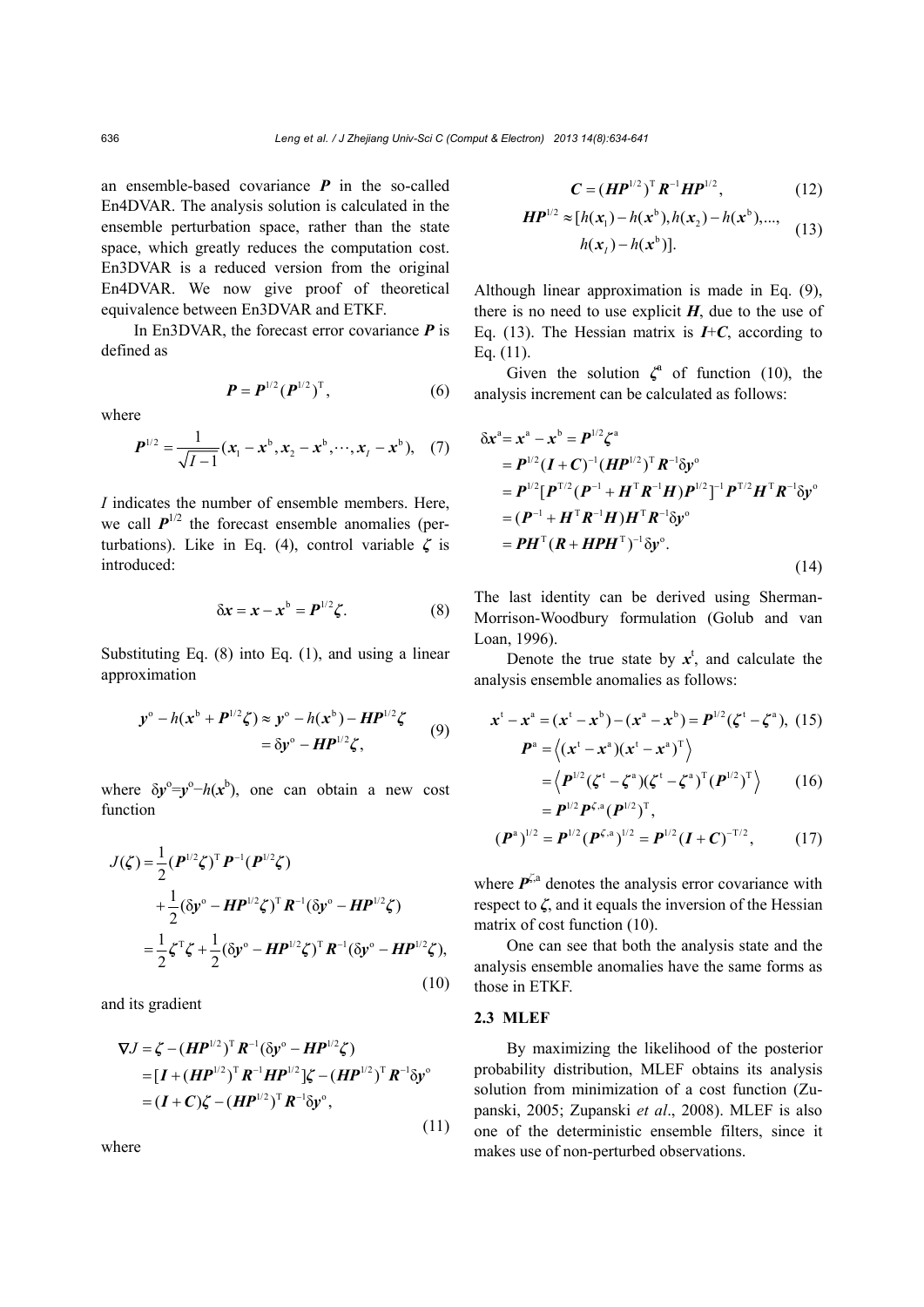In MLEF, a new control variable *ζ* is defined as follows:

$$
\delta x = x - x^b = P^{1/2} (I + C)^{-T/2} \zeta, \qquad (18)
$$

where  $C$  is the same as that in Eq. (12).

By substituting for *x* in Eq. (1) using  $x^b$ +  $P^{1/2}(I+C)^{-T/2}\zeta$ , one can obtain a different cost function:

$$
J(\zeta) = \frac{1}{2} [P^{1/2} (I + C)^{-T/2} \zeta]^T P^{-1} [P^{1/2} (I + C)^{-T/2} \zeta] + \frac{1}{2} [y^{\circ} - h(x^b + P^{1/2} (I + C)^{-T/2} \zeta)]^T R^{-1} \cdot [y^{\circ} - h(x^b + P^{1/2} (I + C)^{-T/2} \zeta)] = \frac{1}{2} \zeta^T (I + C)^{-1} \zeta + \frac{1}{2} [y^{\circ} - h(x^b + P^{1/2} (I + C)^{-T/2} \zeta)]^T R^{-1} \cdot [y^{\circ} - h(x^b + P^{1/2} (I + C)^{-T/2} \zeta)],
$$
(19)

and its gradient

$$
\nabla J = (I + C)^{-1} \zeta - (I + C)^{-1/2} (H P^{1/2})^{\mathrm{T}} R^{-1}
$$
  
 
$$
\cdot [y^{\circ} - h(x^{\mathrm{b}} + P^{1/2} (I + C)^{-T/2} \zeta)]. \tag{20}
$$

If  $h(\cdot)$  is linear, the gradient can be rewritten as

$$
\nabla J = (I + C)^{-1} \zeta - (I + C)^{-1/2} (HP^{1/2})^{\mathrm{T}} R^{-1}
$$
  
\n
$$
\cdot [\delta y^{\circ} - HP^{1/2} (I + C)^{-T/2} \zeta]
$$
  
\n
$$
= [(I + C)^{-1} + (I + C)^{-1/2} (HP^{1/2})^{\mathrm{T}} R^{-1}
$$
  
\n
$$
\cdot HP^{1/2} (I + C)^{-T/2}] \zeta
$$
  
\n
$$
- (I + C)^{-1/2} (HP^{1/2})^{\mathrm{T}} R^{-1} d
$$
  
\n
$$
= (I + C)^{-1} [I + (HP^{1/2})^{\mathrm{T}} R^{-1} HP^{1/2}] \zeta
$$
  
\n
$$
- (I + C)^{-1/2} (HP^{1/2})^{\mathrm{T}} R^{-1} \delta y^{\circ}
$$
  
\n
$$
= \zeta - (I + C)^{-1/2} (HP^{1/2})^{\mathrm{T}} R^{-1} \delta y^{\circ}.
$$

The Hessian matrix is simply set to be *I*, whose condition number is 1 and much smaller than that of the traditional 3D-Var (Haben *et al*., 2011b).

With the solution *ζ*, one can obtain an analysis increment

$$
\delta x^{a} = P^{1/2} (I + C)^{-T/2} \zeta^{a}
$$
  
=  $P^{1/2} (I + C)^{-T/2} (I + C)^{-1/2} (HP^{1/2})^{T} R^{-1} \delta y^{o}$   
=  $P^{1/2} (I + C)^{-1} P^{T/2} H^{T} R^{-1} \delta y^{o}$   
=  $PH^{T} (R + HPH^{T})^{-1} \delta y^{o}$ . (22)

The last identity is the same as that in Eq. (14).

Calculate the analysis error covariance and ensemble anomalies:

$$
\begin{split} \boldsymbol{P}^{\rm a} &= \left\langle (\boldsymbol{x}^{\rm t} - \boldsymbol{x}^{\rm a}) (\boldsymbol{x}^{\rm t} - \boldsymbol{x}^{\rm a})^{\rm T} \right\rangle \\ &= \left\langle \boldsymbol{P}^{\rm 1/2} (\boldsymbol{I} + \boldsymbol{C})^{-\rm T/2} (\boldsymbol{\zeta}^{\rm t} - \boldsymbol{\zeta}^{\rm a}) (\boldsymbol{\zeta}^{\rm t} - \boldsymbol{\zeta}^{\rm a})^{\rm T} \\ &\cdot (\boldsymbol{I} + \boldsymbol{C})^{-\rm 1/2} (\boldsymbol{P}^{\rm 1/2})^{\rm T} \right\rangle \\ &= \boldsymbol{P}^{\rm 1/2} (\boldsymbol{I} + \boldsymbol{C})^{-\rm T/2} \boldsymbol{P}^{\rm C,a} (\boldsymbol{I} + \boldsymbol{C})^{-\rm 1/2} (\boldsymbol{P}^{\rm 1/2})^{\rm T}, \end{split} \tag{23}
$$

where  $\vec{P}^{\zeta,a} = I$ . Then

$$
(\boldsymbol{P}^{\mathrm{a}})^{1/2} = \boldsymbol{P}^{1/2} (\boldsymbol{I} + \boldsymbol{C})^{-T/2}.
$$

It is shown that MLEF has the same form as the transformation used in ETKF.

Note that if we define

$$
\boldsymbol{\zeta}_{\text{En3DVar}} = (\boldsymbol{I} + \boldsymbol{C})^{-T/2} \boldsymbol{\zeta}_{\text{MLEF}},
$$
 (24)

and substitute Eq. (24) into Eq. (10), we can obtain a transformation from En3DVAR to MLEF.

# **2.4 En3DPOS**

If we define the state increment as shown in PSAS (Cohn *et al*., 1998),

$$
\delta x = x - x^b = PH^{\mathrm{T}} w,\tag{25}
$$

and substitute it into Eq. (1), a new cost function and its gradient can be obtained:

$$
J(w) = \frac{1}{2} (PH^{\mathrm{T}}w)^{\mathrm{T}} P^{-1} (PH^{\mathrm{T}}w) + \frac{1}{2} (\delta y^{\circ} - HPH^{\mathrm{T}}w)^{\mathrm{T}}
$$

$$
\cdot R^{-1} (\delta y^{\circ} - HPH^{\mathrm{T}}w)
$$

$$
= \frac{1}{2} w^{\mathrm{T}} HPH^{\mathrm{T}}w + \frac{1}{2} (\delta y^{\circ} - HPH^{\mathrm{T}}w)^{\mathrm{T}}
$$

$$
\cdot R^{-1} (\delta y^{\circ} - HPH^{\mathrm{T}}w),
$$
(26)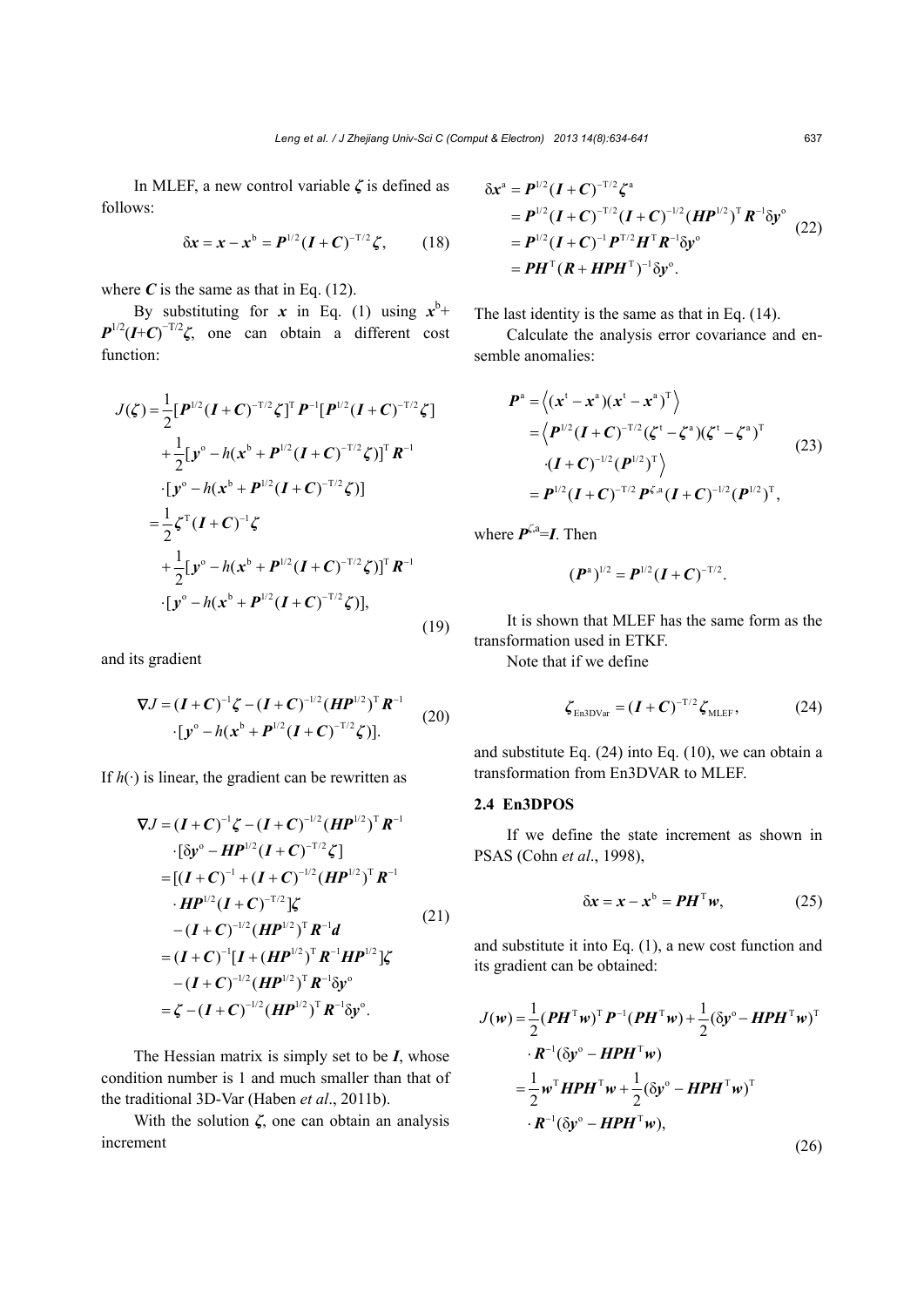(27)

$$
\nabla J = HPH^{\mathrm{T}}w - HPH^{\mathrm{T}}R^{-1}(\delta y^{\circ} - HPH^{\mathrm{T}}w)
$$
  
= 
$$
(HPH^{\mathrm{T}} + HPH^{\mathrm{T}}R^{-1}HPH^{\mathrm{T}})w - HPH^{\mathrm{T}}R^{-1}\delta y^{\circ}
$$
  
= 
$$
HPH^{\mathrm{T}}R^{-1}[(R + HPH^{\mathrm{T}})w - \delta y^{\circ}].
$$

The optimal solution is

$$
\boldsymbol{w}^{\mathrm{a}} = (\boldsymbol{R} + \boldsymbol{H} \boldsymbol{P} \boldsymbol{H}^{\mathrm{T}})^{-1} \delta \boldsymbol{y}^{\mathrm{o}}, \tag{28}
$$

and the analysis increment is

$$
\delta x^{\mathfrak{a}} = \boldsymbol{P} \boldsymbol{H}^{\mathrm{T}} (\boldsymbol{R} + \boldsymbol{H} \boldsymbol{P} \boldsymbol{H}^{\mathrm{T}})^{-1} \delta y^{\mathfrak{a}}. \tag{29}
$$

The analysis anomalies can be calculated as follows:

$$
P^{w,a} = (HPH^{\mathrm{T}} + HPH^{\mathrm{T}}R^{-1}HPH^{\mathrm{T}})^{-1}
$$
  
\n
$$
= [HP^{1/2}(I + P^{\mathrm{T}/2}H^{\mathrm{T}}R^{-1}HP^{1/2})P^{\mathrm{T}/2}H^{\mathrm{T}}]^{-1}
$$
 (30)  
\n
$$
= [HP^{1/2}(I + C)(HP^{1/2})^{\mathrm{T}}]^{-1},
$$
  
\n
$$
(P^{a})^{1/2} = PH^{\mathrm{T}}(P^{w,a})^{\mathrm{T}/2}
$$
  
\n
$$
= PH^{\mathrm{T}}(HP^{1/2})^{-\mathrm{T}}(I + C)^{-\mathrm{T}/2}
$$
 (31)  
\n
$$
= P^{1/2}(I + C)^{-\mathrm{T}/2}.
$$

One can see that this method is also equivalent to **ETKF** 

Note that this method solves the variational problem in the ensemble-based observation space, not in the ensemble perturbation space.

# **3 Ensemble PSAS**

PSAS is another precondition method of 3D-Var, which defines the same δ*x* as that in Eq. (25). However, PSAS has a different cost function and a different gradient from Eqs. (26) and (27):

$$
J(w) = \frac{1}{2} w^{T} (R + HPH^{T}) w - w^{T} \delta y^{\circ},
$$
 (32)

$$
\nabla J = (R + H\boldsymbol{P}H^{\mathrm{T}})\boldsymbol{w} - \delta \boldsymbol{y}^{\circ}. \tag{33}
$$

In the following, we will introduce a new ensemble-based 3D-Var filter deriving from PSAS.

Define

$$
w = R^{-T/2} (I + D)^{-T/2} \theta, \tag{34}
$$

where  $\boldsymbol{D} = \boldsymbol{R}^{-1/2} \boldsymbol{H} \boldsymbol{P} \boldsymbol{H}^{\mathrm{T}} \boldsymbol{R}^{-T/2}$ ,  $\delta x^{\text{a}} = x^{\text{a}} - x^{\text{b}} = PH^{\text{T}} R^{-T/2} (I + D)^{-T/2} \theta.$  (35)

Using Eq. (34) to substitute for *w* in Eq. (32), we can obtain a new cost function

$$
J(\theta) = \frac{1}{2} [\boldsymbol{R}^{-T/2} (\boldsymbol{I} + \boldsymbol{D})^{-T/2} \theta]^{\mathrm{T}} (\boldsymbol{R} + \boldsymbol{H} \boldsymbol{P} \boldsymbol{H}^{\mathrm{T}})
$$
  
\n
$$
\cdot [\boldsymbol{R}^{-T/2} (\boldsymbol{I} + \boldsymbol{D})^{-T/2} \theta] - [\boldsymbol{R}^{-T/2} (\boldsymbol{I} + \boldsymbol{D})^{-T/2} \theta]^{\mathrm{T}} \delta \boldsymbol{y}^{\mathrm{o}}
$$
  
\n
$$
= \frac{1}{2} \theta^{\mathrm{T}} \theta - \theta^{\mathrm{T}} (\boldsymbol{I} + \boldsymbol{D})^{-1/2} \boldsymbol{R}^{-1/2} \delta \boldsymbol{y}^{\mathrm{o}},
$$
\n(36)

and its gradient

$$
\nabla J = \boldsymbol{\theta} - (\boldsymbol{I} + \boldsymbol{D})^{-1/2} \boldsymbol{R}^{-1/2} \delta \boldsymbol{y}^{\circ}.
$$
 (37)

From Eqs. (36) and (37), one can see that the Hessian matrix of the cost function is simply set to be *I*, as in MLEF. Accurate solution  $\theta^a$  can be obtained by minimizing Eq. (36) with anticipated quick convergence. The analysis increment is

$$
\delta x^{a} = x^{a} - x^{b} = PH^{T} w^{a}
$$
  
=  $PH^{T} R^{-T/2} (I + D)^{-T/2} \theta^{a}$   
=  $PH^{T} R^{-T/2} (I + D)^{-T/2} (I + D)^{-1/2} R^{-1/2} \delta y^{\circ}$  (38)  
=  $PH^{T} [R^{1/2} (I + D) R^{T/2}]^{-1} \delta y^{\circ}$   
=  $PH^{T} (R + HPH^{T})^{-1} \delta y^{\circ}$ .

Analogous to the calculations in Eqs.  $(15)$ – $(17)$ , the analysis anomalies can be obtained:

$$
\begin{aligned} \left(\boldsymbol{P}^{\mathrm{a}}\right)^{1/2} &= \boldsymbol{P}\boldsymbol{H}^{\mathrm{T}}\boldsymbol{R}^{-\mathrm{T}/2}(\boldsymbol{I}+\boldsymbol{D})^{-\mathrm{T}/2}\boldsymbol{P}^{\theta,\mathrm{a}} \\ &= \boldsymbol{P}\boldsymbol{H}^{\mathrm{T}}\boldsymbol{R}^{-\mathrm{T}/2}(\boldsymbol{I}+\boldsymbol{D})^{-\mathrm{T}/2} \\ &= \boldsymbol{P}^{1/2}(\boldsymbol{H}\boldsymbol{P}^{1/2})^{\mathrm{T}}\boldsymbol{R}^{-\mathrm{T}/2}(\boldsymbol{I}+\boldsymbol{D})^{-\mathrm{T}/2}, \end{aligned} \tag{39}
$$

where the analysis error covariance  $P^{\theta,a}$  with respect to  $\theta$  equals the identity matrix. We call this new method EnPSAS.

The optimal analysis  $x^a$  is equivalent to that in ETKF; however, the analysis anomalies are much different from those in ETKF. In our method, the transformation matrix is an *I*×*M* matrix, whereas the size of transformation in ETKF is *I*×*I*, in which *M* is the dimension of the observation vector.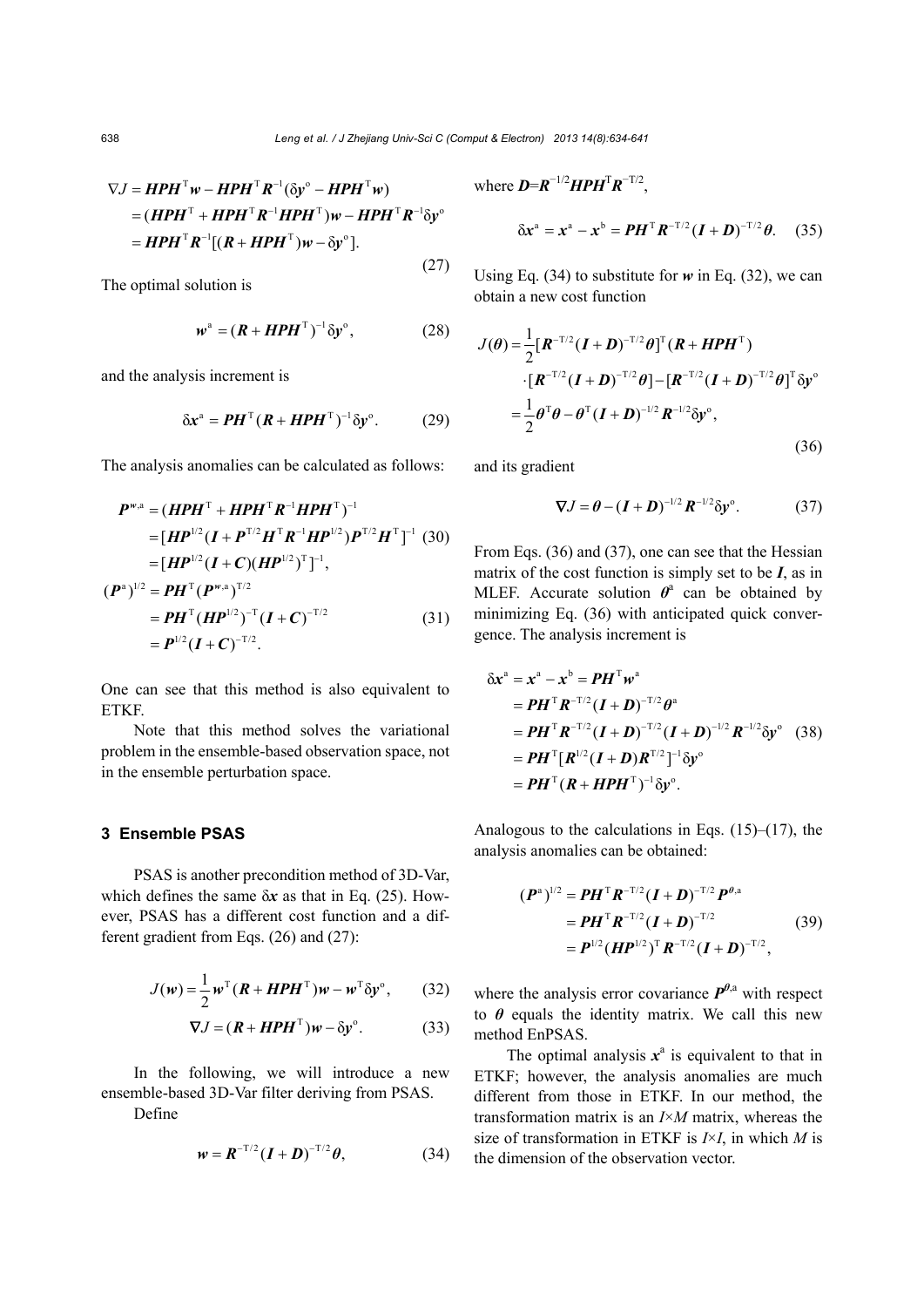#### *Leng et al. / J Zhejiang Univ-Sci C (Comput & Electron) 2013 14(8):634-641* 639

# **4 Discussions**

When ensemble-based variational methods are employed, nonlinear observations can be taken into account in a more actual way, rather than ad-hoc as in ETKF.

In MLEF, there is no linearization assumption of the observation operator; that is, the full nonlinear operator is used in the whole algorithm. In En3DVAR, the nonlinear observation operator is linearized near  $x^b$ , as shown in Eq. (9); however, when calculating  $\mathbf{H} \mathbf{P}^{1/2}$ , the full nonlinear operator is used, according to Eq. (13). Similarly, in En3DPOS, the nonlinear operator employs a linear approximation when calculating  $h(x)$ , but one can use the full nonlinear operator to compute  $HP^{1/2}$ . In EnPSAS, the cost function is derived under the assumption of linearity; however, it also uses the full nonlinear operator when computing *HP*<sup>1/2</sup>. By updating the background state and the background error covariance, one can obtain a more accurate solution from iterations of minimizing the cost function.

Note that if a nonlinear  $h(\cdot)$  is used, the solution can be close to the actual minimum of the cost function, while the updated ensemble-based covariance represents only the inverse of the Hessian, not the posterior covariance. This is because the true posterior probability density function (PDF) is not Gaussian.

Spatial localization is another important issue in ensemble-based filters. In EnPSAS, *HPH*<sup>T</sup> and *PH*<sup>T</sup> can be localized easily in the following way:  $\rho \circ (HPH)^T$ ,  $\rho \circ (PH)^T$ , where  $\rho \circ$  denotes a Schur product (Hamill *et al*., 2001). The correlation coefficient could respond to the distance between observation points or between each observation point and each grid point, respectively. In contrast, the localization implementation of  $(HP^{1/2})^T R^{-1} H P^{1/2}$ , a matrix which should be calculated in those three schemes (En3DVAR, MLEF, En3DPOS), is much different. One way to make the localization is to use a method with a truncated correlation matrix (Buehner, 2005; Liu *et al*., 2009); however, it is more expensive in computation and will introduce inaccurate correlation. Another way is to consider only the observations from a region around the location, as in Hunt *et al*. (2007) and Yang *et al*. (2009). Note that the latter scheme uses local ensemble anomalies for each grid point,

and the observations are chosen within a certain distance to the grid point.

The total computation cost of EnPSAS may be higher than that of En3DVAR or MLEF (computational costs of these methods are shown in Appendix B), since its solution is obtained in the observation space, not in the ensemble perturbation space, and the transformation matrix has larger size than that in ETKF.

#### **5 Summary**

In this paper we have compared three ensemblebased 3D-Var methods. The results showed that they are theoretically equivalent to ETKF, with both the analysis state and ensemble anomalies having the same forms as those of ETKF.

Note that MLEF can be transformed from En3DVAR, but with a better Hessian matrix whose condition number is much smaller than En3DVAR's. For MLEF and En3DVAR, the minimization problem is solved in the ensemble perturbation space, whereas for En3DPOS, the analysis solution is obtained in the observation space.

In addition, we presented a new method named EnPSAS, which also minimizes the cost function in the observation space. Although EnPSAS is more expensive than MLEF, it is still worth using it in some DA systems where the dimension of the observation vector is much smaller than that of the state vector.

#### **References**

- Bishop, C.H., Etherton, B.J., Majumdar, S.J., 2001. Adaptive sampling with the ensemble transform Kalman filter. Part I: theoretical aspects. *Mon. Wea. Rev.*, **129**(3):420-436. [doi:10.1175/1520-0493(2001)129<0420:ASWTET>2.0.CO; 2]
- Buehner, M., 2005. Ensemble-derived stationary and flowdependent background-error covariances: evaluation in a quasi-operational NWP setting. *Q. J. R. Meteorol. Soc.*, **131**(607):1013-1043. [doi:10.1256/qj.04.15]
- Cohn, S.E., da Silva, A., Guo, J., Sienkiewicz, M., Lamich, D., 1998. Assessing the effects of data selection with the DAO physical-space statistical analysis system. *Mon. Wea. Rev.*, **126**(11):2913-2926. [doi:10.1175/1520-0493 (1998)126<2913:ATEODS>2.0.CO;2]
- Golub, G., van Loan, C., 1996. Matrix Computations. The Johns Hopkins University Press, London.
- Gustafsson, N., Berre, L., Hornquist, S., Huang, X.Y., Lindskog, M., Navascues, B., Mogensen, K.S., Thorsteinsson, S.,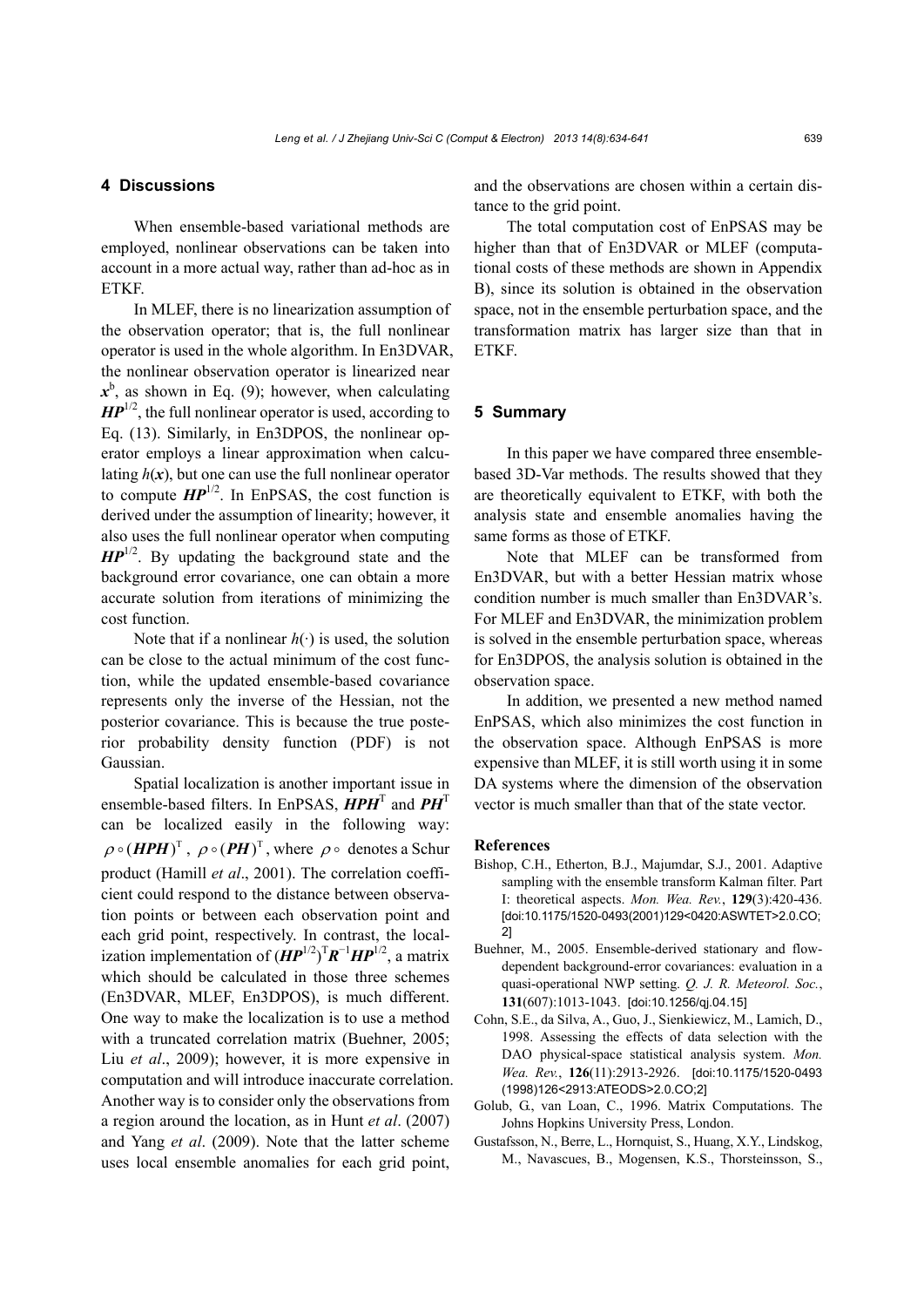2001. Three-dimensional variational data assimilation for a limited area model. *Tellus*, **53A**:425-446.

- Haben, S.A., Lawless, A.S., Nichols, N.K., 2011a. Conditioning of incremental variational data assimilation, with application to the Met Office system. *Tellus*, **63A**:782- 792.
- Haben, S.A., Lawless, A.S., Nichols, N.K., 2011b. Conditioning and preconditioning of the variational data assimilation problem. *Comput. Fluids*, **46**(1):252-256. [doi: 10.1016/j.compfluid.2010.11.025]
- Hamill, T.M., Snyder, C., 2000. A hybrid ensemble Kalman filter–3D variational analysis scheme. *Mon. Wea. Rev.*, **128**(8):2905-2919. [doi:10.1175/1520-0493(2000)128<29 05:AHEKFV>2.0.CO;2]
- Hamill, T.M., Whitaker, J.S., Snyder, C., 2001. Distancedependent filtering of background error covariance estimates in an ensemble Kalman filter. *Mon. Wea. Rev.*, **129**(11):2776-2790. [doi:10.1175/1520-0493(2001)129 <2776:DDFOBE>2.0.CO;2]
- Hunt, B.R., Kostelich, E.J., Szunyogh, I., 2007. Efficient data assimilation for spatiotemporal chaos: a local ensemble transform Kalman filter. *Phys. D*, **230**(1-2):112-126. [doi:10.1016/j.physd.2006.11.008]
- Janjić, T., Nerger, L., Albertella, A., Schröter, J., Skachko, S., 2011. On domain localization in ensemble-based Kalman filter algorithms. *Mon. Wea. Rev.*, **139**(7):2046-2060. [doi:10.1175/2011MWR3552.1]
- Jazwinski, A.H., 1970. Stochastic Processes and Filtering Theory. Academic Press, New York and London.
- Liu, C., Xiao, Q., Wang, B., 2008. An ensemble-based fourdimensional variational data assimilation scheme. Part I: technical formulation and preliminary test. *Mon. Wea. Rev.*, **136**(9):3363-3373. [doi:10.1175/2008MWR2312.1]
- Liu, C., Xiao, Q., Wang, B., 2009. An ensemble-based fourdimensional variational data assimilation scheme. Part II: observing system simulation experiments with advanced research WRF (ARW). *Mon. Wea. Rev.*, **137**(5):1687- 1704. [doi:10.1175/2008MWR2699.1]
- Lorenc, A.C., 1997. Development of an operational variational assimilation scheme. *J. Meteorol. Soc. Jpn.*, **75**:339-346.
- Lorenc, A.C., 2003. The potential of the ensemble Kalman filter for NWP—A comparison with 4D-Var. *Q. J. R. Meteorol. Soc.*, **129**(595):3183-3203. [doi:10.1256/qj.02. 132]
- Pan, X., Tian, X., Li, X., Xie, Z., Shao, A., Lu, C., 2012. Assimilating Doppler radar radial velocity and reflectivity observations in the weather research and forecasting model by a proper orthogonal-decomposition-based ensemble, three-dimensional variational assimilation method. *J. Geophys. Res.*, **117**(D17113). [doi:10.1029/2012JD0 17684]
- Parrish, D.F., Derber, J.C., 1992. The national meteorological center's spectral statistical interpolation analysis system. *Mon. Wea. Rev.*, **120**(8):1747-1763. [doi:10.1175/1520- 0493(1992)120<1747:TNMCSS>2.0.CO;2]
- Tian, X., Xie, Z., Sun, Q., 2011. A POD-based ensemble four-

dimensional variational assimilation method. *Tellus*, **63A**: 805-816.

- van Leeuwen, P.J., Evensen, G., 1996. Data assimilation and inverse methods in terms of probabilistic formulation. *Mon. Wea. Rev.*, **124**(12):2898-2913. [doi:10.1175/1520- 0493(1996)124<2898:DAAIMI>2.0.CO;2]
- Wang, X., Snyder, C., Hamill, T.M., 2007. Notes and correspondence on the theoretical equivalence of differently proposed ensemble/3D-Var hybrid analysis schemes. *Mon. Wea. Rev.*, **135**(1):222-227. [doi:10.1175/MWR32 82.1]
- Wang, X., Barker, D.M., Snyder, C., Hamill, T.M., 2008. A hybrid ETKF–3DVAR data assimilation scheme for the WRF model. Part I: observing system simulation experiment. *Mon. Wea. Rev.*, **136**(12):5116-5131. [doi:10. 1175/2008MWR2444.1]
- Yang, S., Kalnay, E., Hunt, B., Bowler, N.E., 2009. Weight interpolation for efficient data assimilation with the local ensemble transform Kalman filter. *Q. J. R. Meteorol. Soc.*, **135**(638):251-262. [doi:10.1002/qj.353]
- Zupanski, M., 2005. Maximum likelihood ensemble filter: theoretical aspects. *Mon. Wea. Rev.*, **133**(6):1710-1726. [doi:10.1175/MWR2946.1]
- Zupanski, M., Navon, I.M., Zupanski, D., 2008. The maximum likelihood ensemble filter as a non-differentiable minimization algorithm. *Q. J. R. Meteorol. Soc.*, **134**(633): 1039-1050. [doi:10.1002/qj.251]

#### **Appendix A: Condition number**

The condition number is a property of a matrix or a problem. A high condition number may result in slow convergence to the solution, even divergence.

Assuming that *A* is an invertible matrix, we can define the condition number

$$
\kappa(A)=||A||\cdot||A^{-1}||,
$$

where  $\left\| \cdot \right\|$  denotes the norm defined in the squaresummable sequence space  $L^2$ , and the condition number satisfies

$$
\kappa(A)\geq 1.
$$

Another equivalent definition can be written as

$$
\kappa(A) = \left| \frac{\lambda_{\max}(A)}{\lambda_{\min}(A)} \right|,
$$

where  $\lambda_{\text{max}}(A)$  and  $\lambda_{\text{min}}(A)$  are the maximum and minimum eigenvalues of *A*, respectively.